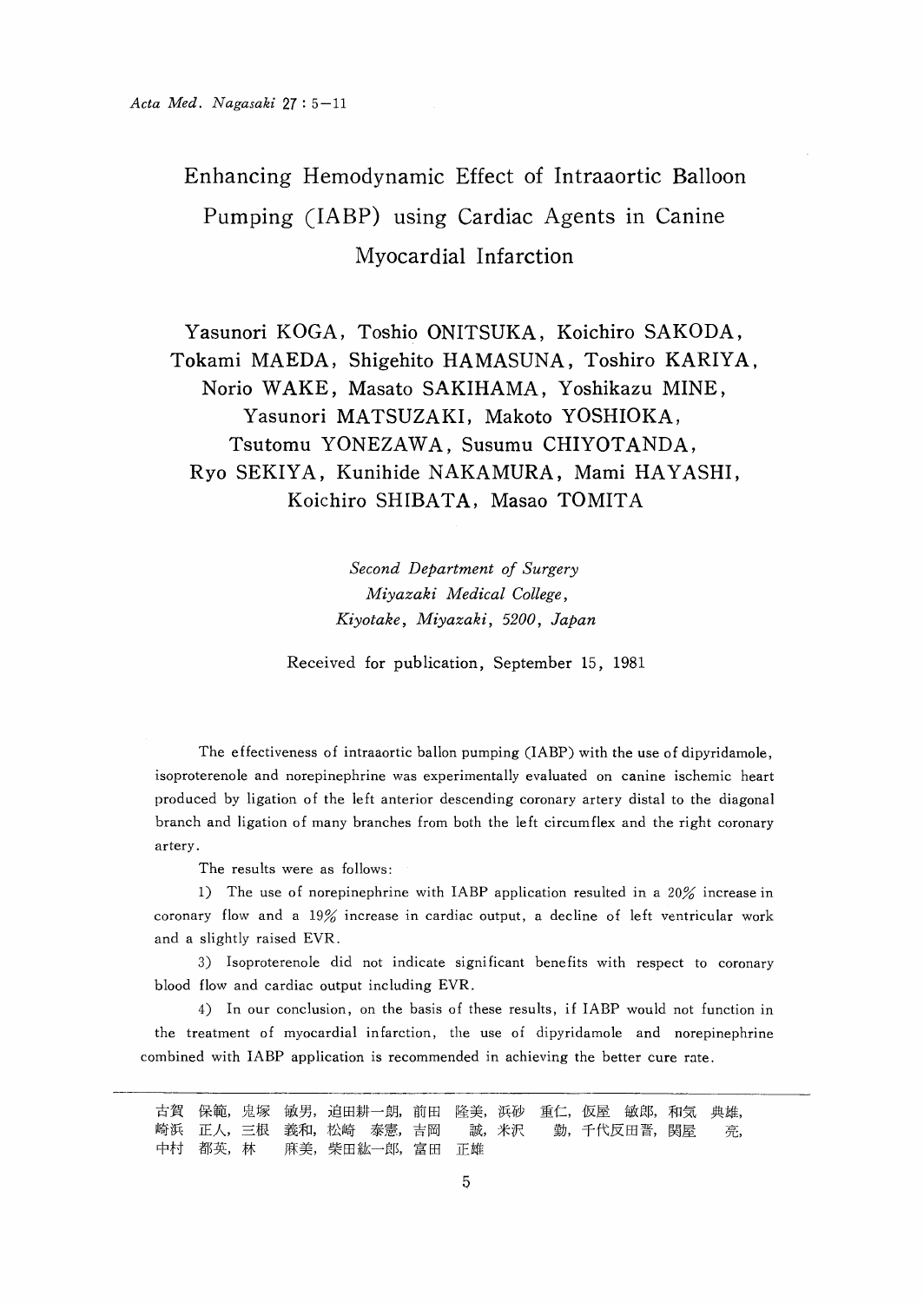# INTRODUCTION

Since the rationale of intraaortic balloon pumping (IABP) has been introduced by Kantrowitz in 1953, numberous work corraborates its efficiency. Until recently, IABP application was widely indicated for the treatment of low cardiac output syndrome following open heart surgery, for the management of difficulty in weaning from cardiopulmonary bypass, for the relief of severe attack of angina or impending myocardial infarct and for the prevention from complications after coronary angiography. It, however, is noted that the validity of IABP is limited to the application for either widen myocardial infarct or severely depressed left ventricular failure<sup>1)2)</sup>.

On the basis of widely extending application, this study was undertaken to certify whether cardiac stimulants is helpful or not for enhancing the IABP effects.

# MATERIAL AMD METHOD

Thirty-one mongrel dogs, weighing from 12 kg to 24 kg, were subjected in this study. These dogs were anesthetized with  $25mg/kg$  of sodium pentobarbital, intubated with a cuffed endotracheal tube and ventilated with room air using a volume respirator (Harvard). Left thoracotomy was made at the  $\gamma$ th intercostal space and the pericardium was opened longitudinally. Myocardial infarction was experimentally prepared by means of ligation in the left descending coronary artery just distal to the origin of the diagonal branch and of additional ligations of numerous branches of the right coronary and the left circumflex artery on the free wall of the left ventricle, which was equivalent to a  $45\%$  myocardial infarction of the entire free wall of the left ventricle. After heparization intravenously with a  $2mg/kg$  dosis, the single ballon catheter (20 ml volume) was intra luminally introduced from the femoral artery to directly beneath the origin of the left subclavian artery. It was connected with IABP apparatus (AVCO-Model 10) which was drived by He-gas, adjusting to dicrotic notches on the wave curves of the aortic pressure tracing. Hemodynamic changes were observed on ischemic heart in one sequence of a 30min IABP followed by 15min of rest and continuous drip administration of O.3 mg/kg/min of dipyridamo1,0。5mg/kg/min of isoproterenole and1.O mg/kg/min of norepinephrin. Each measurement was made during a30min period of hemodynamically stable status. The imposed ventricular fibrillated dogs on the provoked myocardial infarction were excluded from this study.

The changes in systemic hemodynamics were evaluated by the following indicators.

Cardiac output  $(CO)$ : It was measured by means of electromagnetic flowmeter (Nihonkoden Model MF 27) with the use of the flow probes (13mm to 16mm) placed on the root of the ascending aorta。

Coronary blood flow (CBF): It was depicted at the proximal left coronary artery by the same flow probes of 1.5 to 3.0mm as described above.

Left ventricular Max  $dp/dt$  (Max  $dp/dt$ ). It was calculated with pressure wave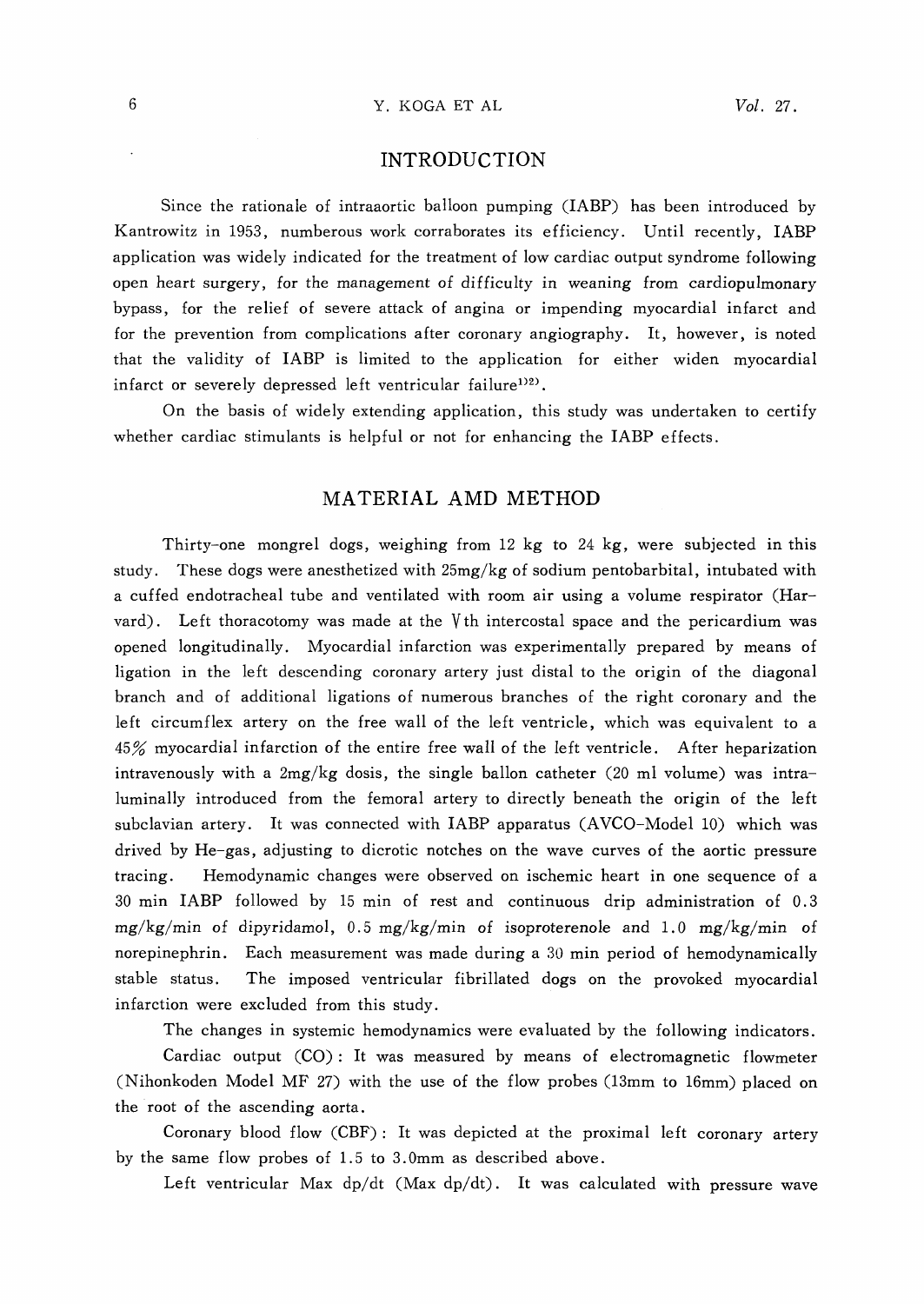analyzer (Sanei Co.) on the left ventricular pressure waves obtained from No 7 Cournand catheter inserted into the left ventricle via the apex .

Endocardial viability ratio (EVR) : It was indicated according to Philips' method3) with the use of aortic pressure wave obtained from No 7 Cournaund catheter inserted into the aorta via the left carotid artery .

The above values of CO, CBF, Max dp/dt and EVR were shown as a ratio to 100 of the control on the average .

The area of the visible infarction on the free wall of the left ventricle were calculated and also histologically examined.

### RESULT

1) Changes in coronary blood flow and IABP and their influential factors of drugs  $(Fig 1)$ 

IABP alone did not permit the increased coronary blood flow. Meanwhile, drug administrations of dipyridamole and isoproterenole after IABP application were effective





Fig 1. Changes in coronary blood flow  $(CBF)$  Fig 2. among IABP, cardiogenic agents (dipyridamole, isoproterenole, norephinephrine) and In combination

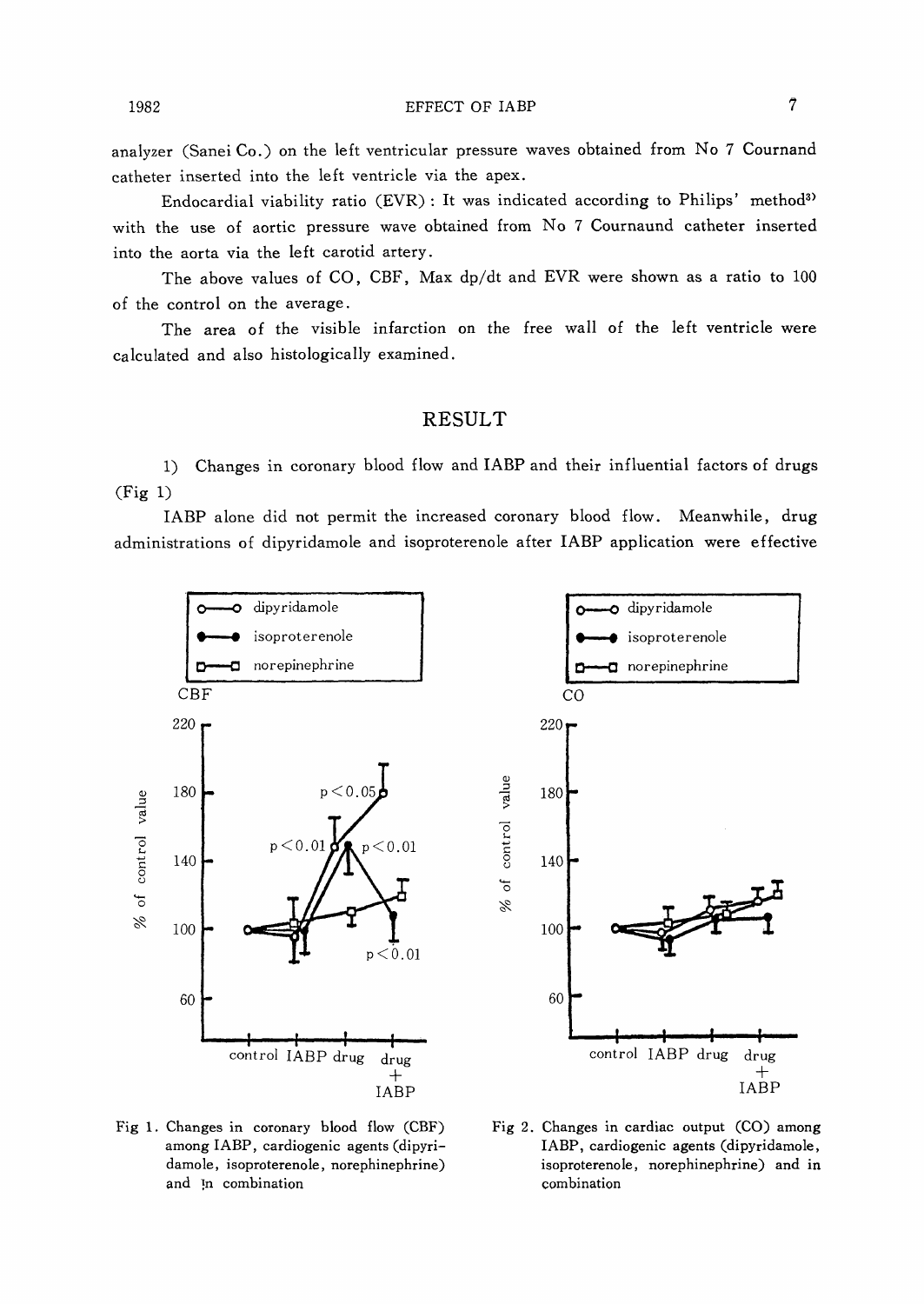



Fig 3. Changes in max dp/dt among IABP, cardiogenic agents (dipyridamole, isoproterenole, norephinephrine) and in combination

Fig 4. Changes in endocardial viability ratio (EVR) among IABP, cardiogenic agents (dipyridamole, isoproterenole, norephinephrine) and in combination

in the increasing coronary blood flow. In dipyridamole and isoproterenole administrations, these increased an average of  $148%$  and  $150%$  respectively with significant difference.  $(p<0.01)$  In norepinephrine, it remained a 110% increase, showing no significant difference .

The effects combined with drug administration on coronary blood flow were variable. Dipyridamole led to a maximal increase of  $180%$  (p $\lt$ 0.05) but isoproterenole brought a inverse relation, which reduced to  $110\%$  (p $\leq$ 0.01) and norepinephrine allowed an small increase of  $120%$  on the average.

2) Changes in cardiac output and IABP, and their influential factors of drugs

Cardiac output under the administration of drugs of dipyridamole, norepinephrine and isoproterenol increased an average of  $110\%$ ,  $108\%$  and  $105\%$  respectively.

In IABP application with drugs, dipyridamole apparently increased CO to 117% and norepinephrine to 119% whereas those in isoproterenol were similar to in drug alone .

3) Changes in Max dp/dt and IABP, and their influential factors of drugs

Max dp/dt in drug alone of dipyridamole, isoproterenol and norepinephrine increased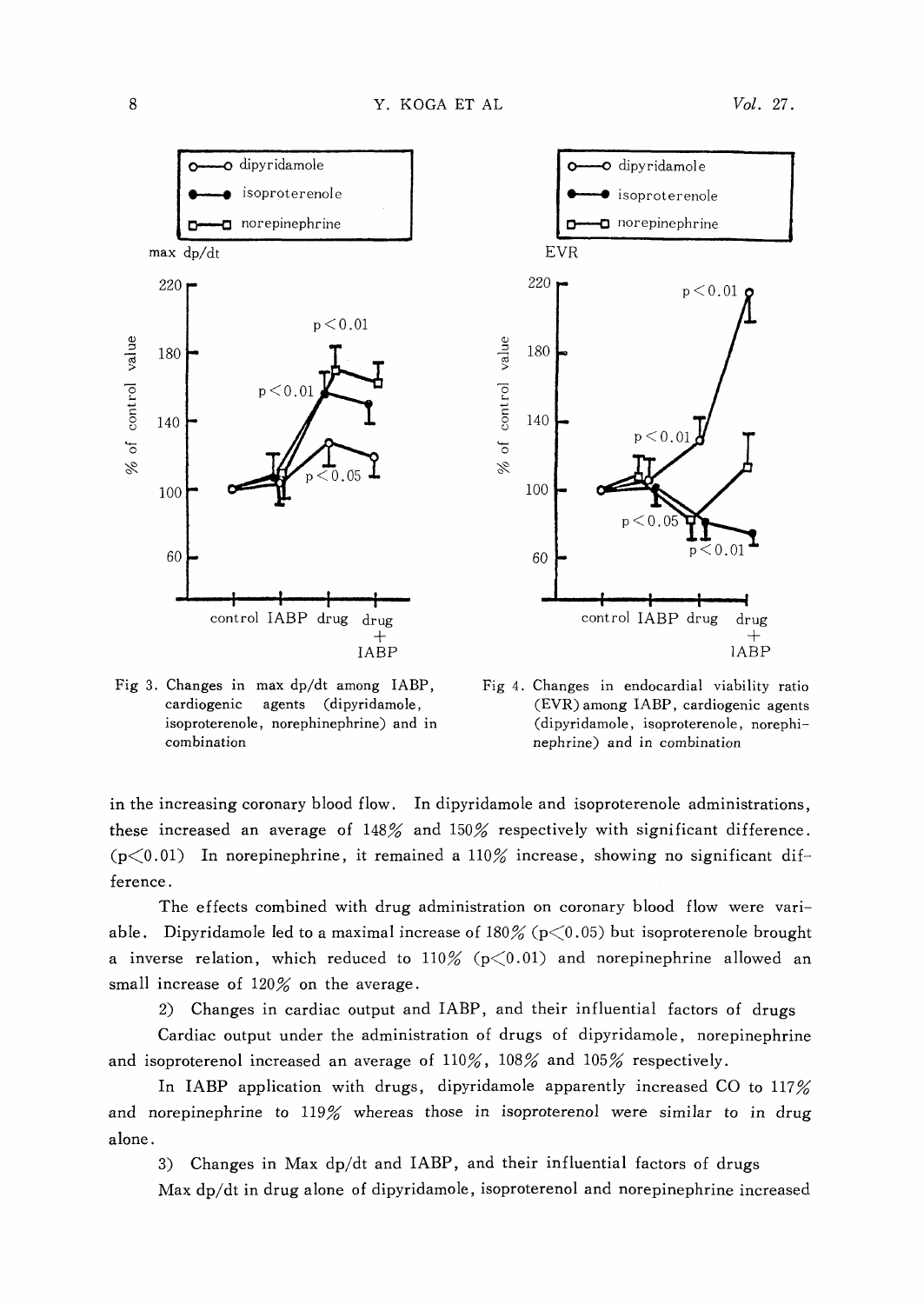to an average of 129% ( $p<0.05$ ), 155% ( $p<0.01$ ) and 168% ( $p<0.01$ ) with statistically significant differences.

When combined with IABP, these slightly reduced to  $120\%$  in dipyridamole,  $150\%$ in isoproterenol and  $160\%$  in norepinephrine respectively, reflecting the relief of left ventricricular workload.

4) Changes in EVR and IABP, and their influential factors of drugs

In drug alone, EVR increased to an average of 130% only in dipyridamole and decreased to 81% ( $p<0.05$ ) and 82% ( $p<0.01$ ) in isoproterenol and norepinephrine.

When combined with IABP, dipyridamole greatly raised EVR to  $210\%$  (p $\leq 0.01$ ) although EVR increased to 116% in norepinephrine and decreased to 77% in isoproteroterenol.

# DISCUSSION

It has become apparent that the effect of IABP depends upon the severity of myocardial damages at the start of its application. Great clinical work has proved its efficacy on improving a compromized hemodynamics<sup>3)</sup>.

It is well known that IABP does not function well when myocardial damages are severe  $122$ ). In this study we evaluated the relation of IABP efficiency to the inherent factors to various drugs in anticipation of enhancing the IABP effects.

Roy et al<sup>4)</sup> reported that if IABP was used for sustained shock status, its effect remained obscure due to loss of both the driving pressure and the critical opening pressure for the coronary artery. It is considered that the driving pressure by IABP application becomes absorbed in compliance of the vessels in shock status and it allows the critical opening pressure to reduce. Brief et al<sup>5)</sup> also identified that IABP was not valuable in dealing with low cardiac output syndrome.

Buckely et al<sup>6)</sup> described that hypotension led to a low degree of success in IABP application due to decrease of blood volume between the aortic valve and the balloon catheter. Clinical experiences indicate that IABP in combination with use of sympathicomimetic drugs afford a good recovery rate rather than IABP alone in either hypotensive or hypovolemic status. Considerable emphasis with respect to cooperative sympathicomimetic action has been placed on the basis of increased diastolic pressure following the sufficient blood filling in the vascular beds. It is also reported that the disadvantages of sympathicomimetic drugs exist in an increasing afterlood as a  $\alpha$  -adrenergic action but it is offset by the effect of IABP application on the relief of systolic unloading when used in combination. Krakaner7) emphasized that IABP should be used in combination with the sympathicomimetic agents in hypotensive status below 50 mmHg of systemic pressure.

Our results showed that IABP combined with use of norepinephrine offered a 20% increase in coronary flow, a 19% increase in cardiac output, a  $16%$  increase in EVR and a  $16\%$  increase in Max dp/dt respectively but these were not statistially significant to increase both coronary blood flow and cardiac output, reflecting the fact that IABP was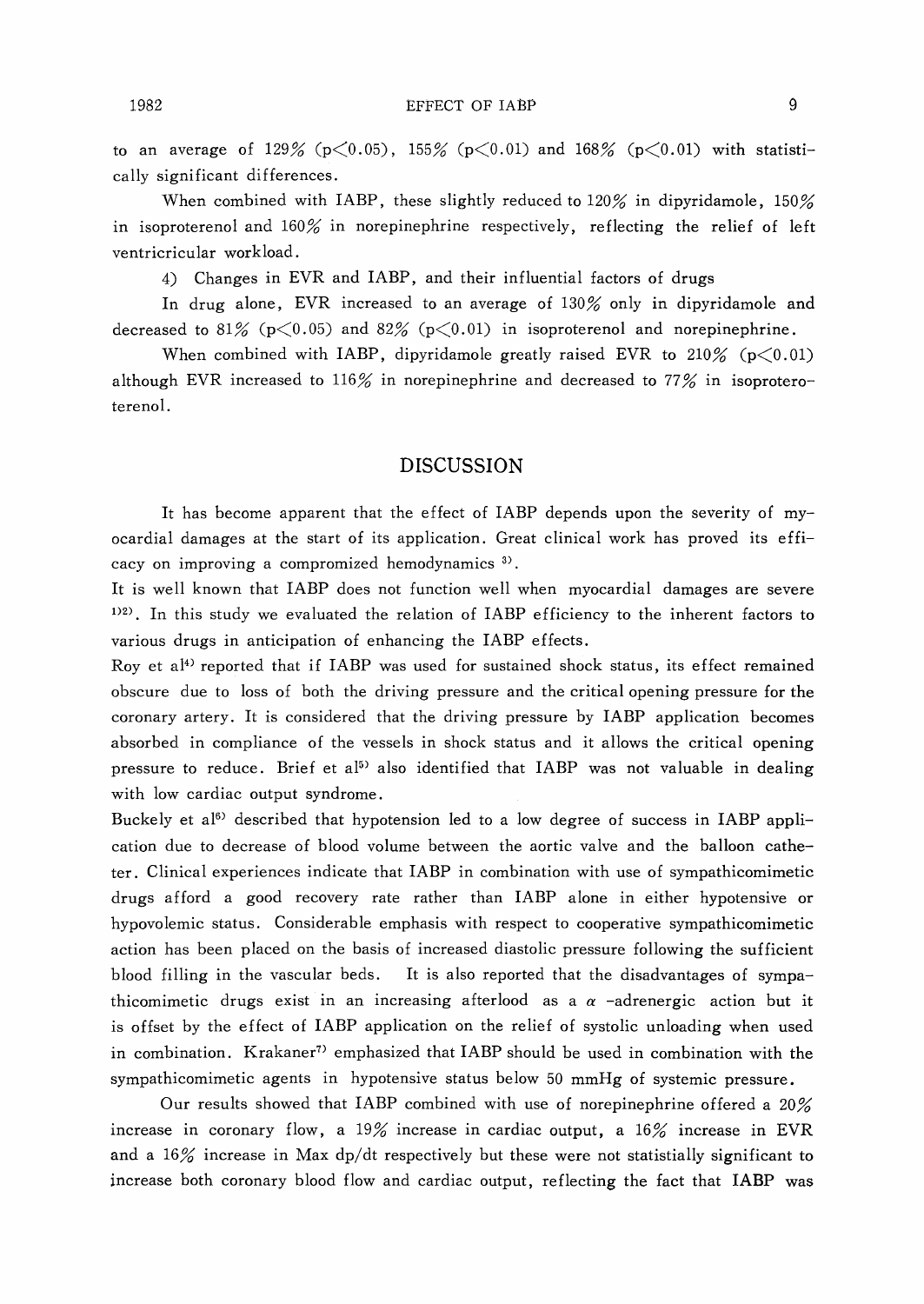insufficiently weaning from shock. Kerber et al<sup>9)</sup> reported on the basis of the findings from echocardiography that B-C amplitude in isometric contraction time when used IABP combined with use of norepinephrine was in accord with the control and also m-pwv had become improved in comparision with those of IABP alone. The effect of IABP with use of norepinephrine was also certified by means of echocardiographic evaluation on hemodynamic changes. Greater emphasis has been focused upon the use of dipyridamole which rendered the coronary artery distensible with an aid of adenosin. When dipyridamol was used with IABP, a copious increase in cardiac output and EVR was allowed in our study .

The use of nitroprusside with IABP was also beneficial in improving the depressed heart action on the basis of the facts of increasing cardiac index and enhancing diastolic augmentation<sup>9)10)11)</sup> and the effect of phenylephrine was documented by Feola<sup>12)</sup> and Matloff et  $a^{12}$ . Meanwhile, it is noted that vasodilator such as isoproterenole also enhances the effect of diastolic augmentation when used with IABP although it is considered that it alone may cause ischemia in the endocardium, followed by enlargement of the extent of myocardial infarction. It is well known that EVR indicates a ratio of the endocardial blood flow to the endocardial one in relation to oxygen demand and its supply in the myocardium.

Based on our experimental study, it was confirmed that isoproterenole resulted in a 81% decline of EVR and in a 77% decline with IABP combination. It seems that it is based on increased heart work, enhanced oxygen consumption in the myocardium and reduced blood flow in the endocardium in consequence of induced tachycardia. It is suggestive of the inhibitive use of isoproterenole in the management of acute myocardial infarction and of effective use of catecholamine.

#### REFERENCES

- 1) SHIOZAWA. T: Experimental and clinical studies on the effect of intraaortic baloon pumping for cardiogenic shock due to acute myocardial infarction J. J. A. Thoracic Surg, 26: 1505-1517, 1979.. (in Japanese)
- 2) PROCTOP, H. J., HSIDO, H., Fry, J, and EBERT, C.: Intraaortic balloon counterpulsation : potential for therapy in homorrhagic shock with associated myocardial failure. Ann. Surg., 181: 120-125, 1975.
- 3) PHILLIPS, P. A., MARTY, A. T., MIYAMOTO, A. M., MCCURDY, M. D., WHITF, J. A. and MORGAN, B. J. : A clinical method for detecting Subendocardial ischemia after cardiopulmonary bypass. J. Thorac. Cardiovasc.  $Surg.$ , 69: 30-36, 1975.
- 4) ROY, A. J., LAMBERT. P. B. and FRANK, H. A. : Immediate responses of collateral vessels to abrupt arterial occlusion. Am. J. Phyiol. 206: 1299, 1964.
- 5) BRIEF, D. K. and BERGENTZ, S. E.: Failure of counterpusation to assist circulation in canine hemorrhagic shock, J. Surg. Re. 4: 314, 1964.
- 6) BUCKLEY, M. J., KOTHARI, M. L., LAIRD, J. D., JONES, R. T, MADRAS, P. N., KANTROWITZ, A. R. and AUSTEN. W, G.: Intraaortic balloon assist pumping: effectiveness and limitation, Surg. Forum 19: 124, 1968.